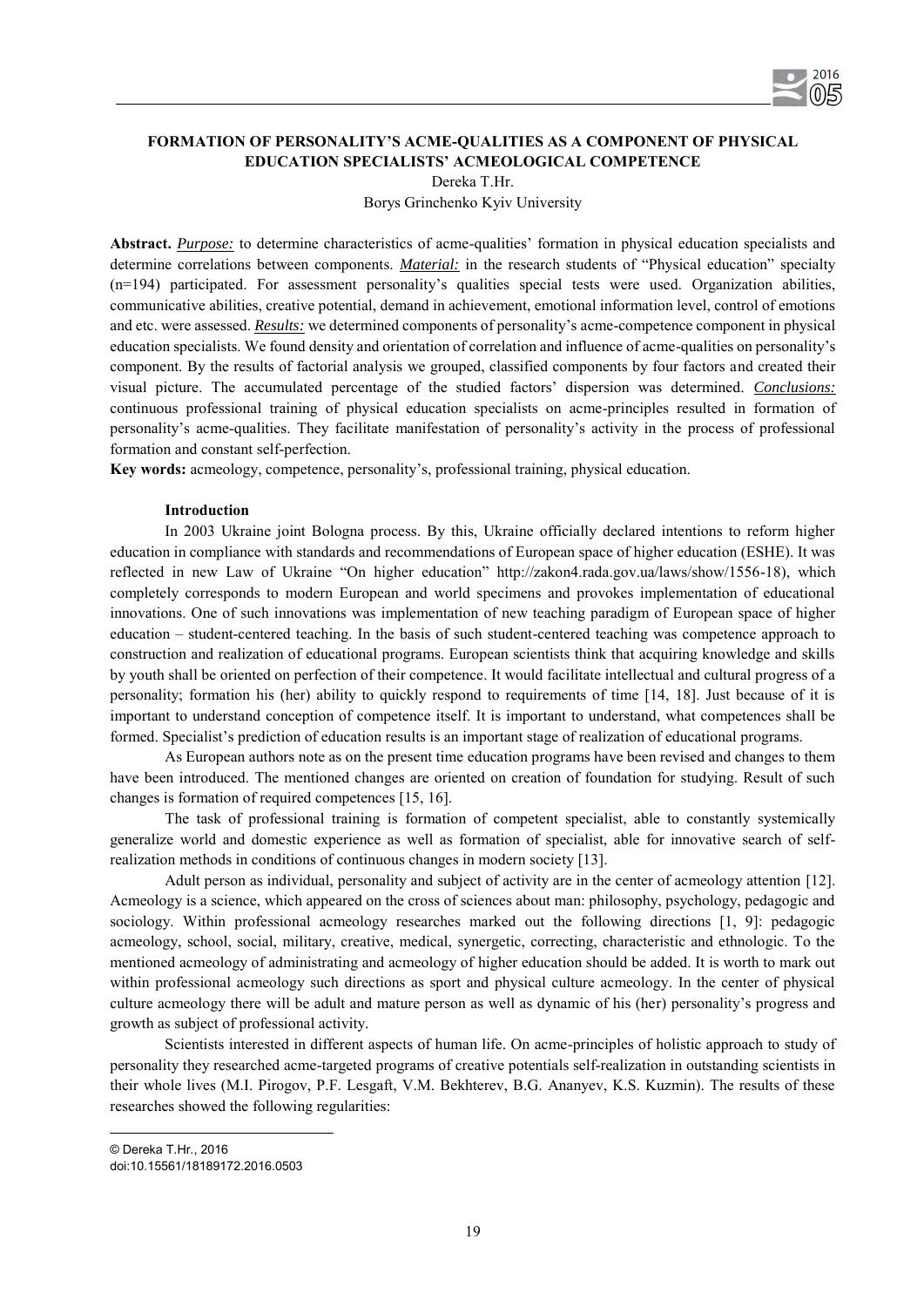

medical-biological problems of physical training and sports

- Early professional self-determination in family and family's support;
- Meeting with teacher, who recognized creative potential of future scientist and gave him confidence;
- Own creative activity at stage of students' years and in post graduate courses;
- Early interest in methodology and methods of research; inventiveness and creativity in them;
- Sufficient mastering of conceptual scientific apparatus and written language;
- At mature stage ability to involve students and post graduates in creative research work [2].

In studying of adult person and specificities of his (her) progress, scientists determined subjective and objective factors, which conditions personality's acme-achievement. Correlation and inter-influence of acme and popularity were also studied [1]. Acme-professionalism of a pedagogue is efficient usage of "all internal resources for progress of pupils/students, for preparation to successful entering other pedagogic systems" [8].

Scientists noted that it is important to pay attention to acmeological invariants of professionalism. Professionalism's invariants are main characteristics, skills and abilities of professional, which ensure high effectiveness and stability of functioning, independent on its content and specificity [3].

In our researches we studied foreign physical education specialists' professional training. Besides, we analyzed modern tendencies of physical education specialists' training in countries of European Union and studied the same in the USA. We also analyzed normative and methodic provisioning of specialists' professional training in CIS. As a result we determined modern status of continuous physical education specialists' training in Ukraine [4]. In the researches of acme-principles of physical education specialists' continuous training we substantiated the structure of their acme-competence. Acme-competence consists of the following components: acme-motivation, cognitive, activities', personality's acme-qualities [6, 7].

The main conceptual idea of the present research is principle that continuous professional and personal progress of physical education specialist can manifest during all life and professional functioning. The main condition: professional training shall envisage formation of specialist's motivation to achievement of own "acme". Such training can be realized at the account of realization of specialist's professional and personal qualities [4, 5].

*The purpose of the research* is to study formation of acme-qualities in physical education specialists' personalities in the process of their professional training based on acmeology.

#### **Material and methods**

*Participants:* in the research students of "Physical education" specialty (n=194) participated. For pedagogic experiment we formed control (n=98) and experimental (n=96) groups of students.

*Procedure:* the researches were conducted on the base of Kyiv University, named after Borys Grinchenko. During 2010-2015 we used acme-oriented active teaching methods in process of physical education specialists' training. They are lectures (information lectures, problem lectures, binary lectures, topical lectures, reviews, conferences, lecture-visualization and consultations) and seminars (inter-disciplinary seminars, seminars-conferences, discussions, seminar research, role game, "brain storm", and analytical seminar). For assessment of personality's qualities we used special tests [4, pg. 423]. Organization abilities, communicative abilities, creative potential, demand in achievement, emotional information level, control of emotions and etc. were assessed in the process of the researches. The mentioned acme-qualities were determined twice a year (January and May).

*Statistical analysis:* we used standard methods of statistical data processing (method of mean values, calculation of Student's t-criterion, correlation and factorial analysis) with the help of «Statіstіca» programs. [4].

## **Results of the research**

Personality's component of acme-competence we determined by level of the following acme-qualities formation in "Physical education" students. Formation of personality component's parts if shown in fig. 1.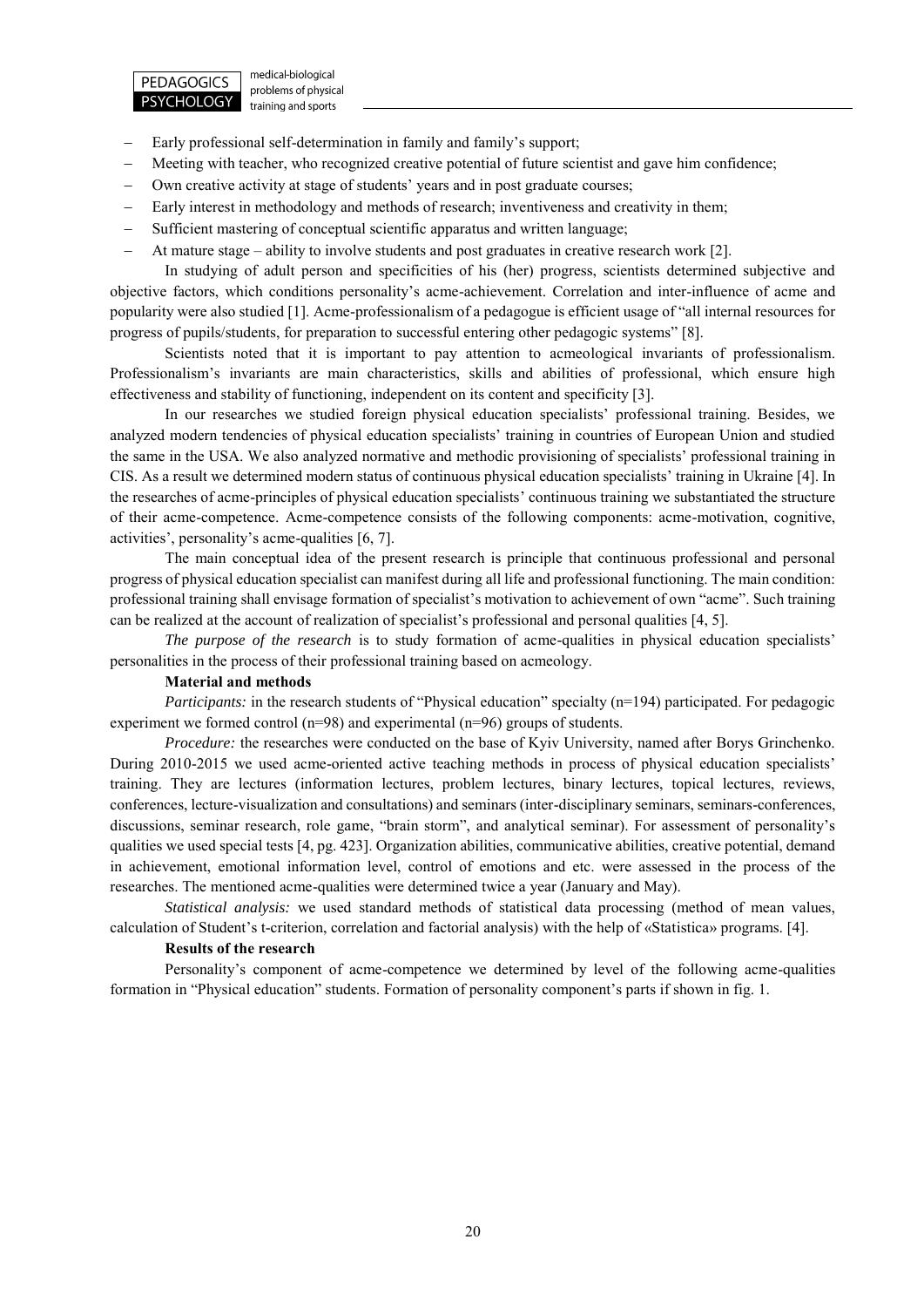



**Fig.1.** Formation model of acme-competence personality's component in physical education specialists: 1 – attitude to own "Self" ("Self"-conception); 2 – sense of civil duty; 3 – ability to be psychologically close to other persons;; 4 – organization abilities; 5 – communicative abilities; 6 – creative potential (creativity); 7 – demand in achievement; 8 – emotional information level; 9 – control of emotions; 10 – empathy; 11 – recognition of other people emotions;; А – control group; В - experimental group.

Formation of personality's component takes place during all period of study in higher educational establishment not evenly. Acme-competence components influence differently on final formation level of personality's component.

Correlation analysis permitted to determine density and orientation of acme-qualities'correlations and influence on personality's component. We grouped acme-qualities by the strength of their correlations.

Thus, high correlation by level of personality component's formation have: creative potential (creativity) (r  $= 0.91$ ) and communicative abilities (r = 0.91); organization abilities (r = 0.89).

Creativity implies systemic quality of mind and combination of human psyche characteristics, ensuring realization of person's individuality. In experimental group creativity was 57.8% by the end of master's course. In control group this indicator was 35.86% that was by 21.9% less than in experimental group.

We determined important for professional functioning communicative abilities: ability to communicate with colleges (parents, pupils), ability to find correct approach to them; ability to predict the result of pedagogic action. In experimental group such qualities were formed by 59.6%, while in control group this indicator was by 22.8% less and equaled to 36.76%.

Organization abilities, ability to arrange activity of collective, optimize own functioning (to plan, to control) was formed in experimental group by 66.3%, while in control group this indicator was by 15.5% less and equaled to 50,79%.

Next group of acme-qualities with high correlation with personality component's formation included: demand in achievement ( $r = 0.76$ ), attitude to own "Self" ("Self"-conception) ( $r = 0.74$ ) and ability to be psychologically close to other person  $(r = 0.74)$ .

Demand in achievement is one of main personality's qualities. It is especially important for "Physical education" students. In the base of insistence in overcoming obstacles there is strive to exceed already achieved level in fulfillment of certain action; competition with oneself or with other person. In process of continuous professional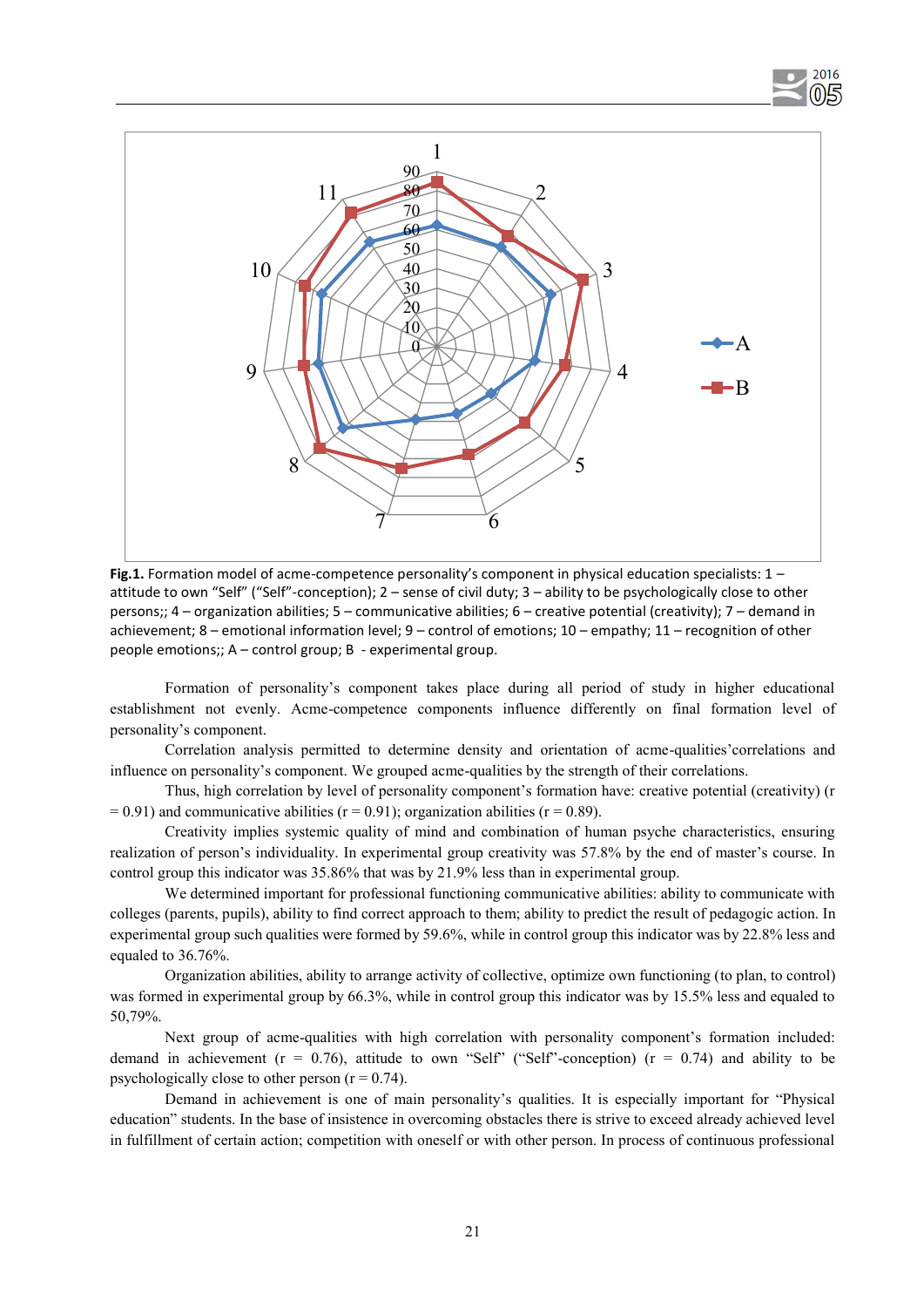

medical-biological problems of physical training and sports

training demand in achievement was formed in experimental group students by 65.3%, while in control group this indicator was by 26.25% less and equaled to 39.1%. У

"Self"-conception includes understanding of own physical and intellectual in-born abilities, self-assessment, subjective self-perception. All these characterize influence of environmental factors on personality. In experimental group students by 84.5%, while in control group this indicator was by 22.04% less and equaled to 62.46%.

For profession of "person-to-person" type it is important the following: ability for psychological closeness with other person; ability to listen; demand in spiritual closeness; level of formation. The level of this component's formation in experimental group students increased up to 82.4%, while in control group this indicator was by 18% less and equaled to 64.36%.

Correlation analysis permitted to determine acme-qualities, which have significant correlation and influence of personality component's formation. They are: civil duty ( $r = 0.65$ ), empathy ( $r = 0.64$ ), ability to recognize emotions of other people ( $r = 0.6$ ) and emotional information level ( $r = 0.53$ ).

Civil duty sense is connected with such personality's qualities as: patriotism, interest to social-political phenomena, professional responsibility; demand in communication and collectivism. At modern stage of Ukrainian society's development the sense of civil duty is a necessary condition of formation of competent compatible, modern pedagogue. Such pedagogue will be able to educate young generation of Ukrainians at proper level. The level of civil duty formation in experimental group students increased up to 67.3%, while in control group this indicator was 60.9%. At present time there are contradictions in social-political life of Ukraine. It negatively influences on formation of this quality in students.

Empathy is also important acme-quality: it is ability to co-feel, to perceive feelings of other person; it is a demand in altruistic creation of favorable conditions for positive emotions and life activity of person, who requires support. Empathy is one of indicators of humanistic, spiritual component of society in the whole. In experimental group students it is 74.8%, while in control group this indicator was 65.21%. It was by 9.59% less than indicator of experimental group.

Recognition of other people's emotions is an indicator of personality's "emotional intellect". This fact says that the person can control emotions and feelings of vis-à-vis; recognize and feel emotional component of intrapersonal relations. In profession of "person-to-person" type, profession of pedagogue formation of this personality component's quality is very important. In experimental group students it is 81.65%, while in control group this indicator was 79.8% that is by 17.65% less than indicator of experimental group.

Emotional information level reflects person's knowledge about laws and phenomena of affective life as well as understanding of what emotional reaction can be caused by any event, word or action. In experimental group students it is 79.8% that is by 15.77% than higher indicator of control group (64%).

Correlation analysis showed that personality's acme-quality of emotional control has moderate correlation with formation level of acme-competence- personality's component  $(r = 0.44)$ .

Emotional control reflects person's ability to control influence of external psycho-traumatizing factors on own emotional state (ability to defend against negative influences). The level of this ability's formation in experimental group was 69%. This indicator was only by 7.45% higher than in control group (61.55% accordingly).

Thus, the level of personality component's formation on all educational levels was 73.9%. In control group it was 54.68%. It was by 19.22% less than indicator of experimental group.

By results of factorial analysis we grouped components by four factors: motivation-personality's factor, personality's, emotional-psychological, studying and studying on research base.

All marked out factors combine 79.8% of all indicators, all components. The most significant was the first factor (motivation-personality's), which has the highest percentage of general dispersion – 43.53%. The biggest factor scores have motivation of achievement (0.83), abilities for psychological closeness with other person (0.8), attitude towards own "Self" ("Self"-conception) (0.79), empathy (0.77), learning-cognition motives (0.74), prestige motives (0.71), professional motives (0.70).

Personality's (second) factor has 17.6% of general dispersion that points at sufficient significance of this factor. The highest factor scores have social motives (0.68), demand in achievement (0.57), communicative abilities (0.56), organization abilities (0.55), creative potential (0.48).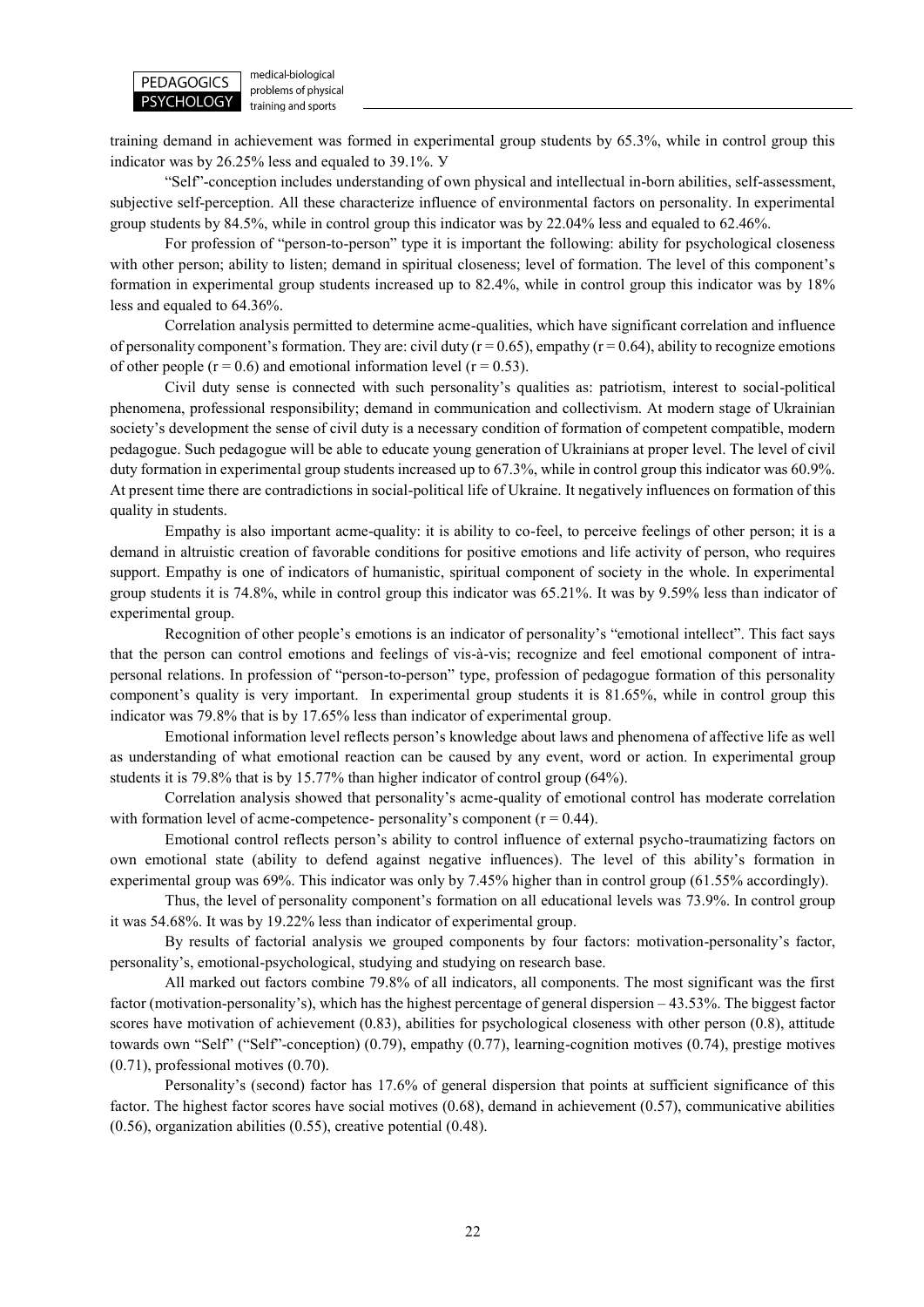

Analysis of after-experiment results shows that in experimental group there are statistically significant distinctions. It related to acme-competence in general and the level of its components' formation (p<0.05). In control group we observed certain dynamic. But we did not register any statistically significant distinctions in acmecompetence and its components (p>0.05).

## **Discussion**

Systemizing of scientific literature data permitted to conclude: application of specialists' acme-oriented professional training facilitates formation of their acme-competence. Acme-qualities of physical education specialist were determined. The conducted research proved results of other authors' works on professionally important qualities of physical education specialists [2, 3, and 8]. These authors noted that teacher shall have such professional qualities: integral psychic features of personality (attention, memory, and thinking); psychic characteristics (emotional warmness, tolerance); personality's professional qualities (organization, communicability, responsibility, discipline, initiative), will qualities [10, 17].

Researchers determined main qualities, skills and internal forcing reasons, which ensure high efficiency and stability of functioning; active self-development and realization of specialist's creative potential [9]. The offered conception of professionalism acmeological invariants permits to accelerate specialist's individual-professional progress [8]. Our research has supplemented information about modern approaches to physical education specialists' training on acme-principles.

The author's conception of physical education specialists' continuous training on the base of acme-principles is realized in educational process of higher educational establishment. Professional training is oriented on formation of acme-competence of physical education specialists.

For the first time we used factorial analysis for grouping and classification of physical education specialists' acme-competence components.

Such approaches are especially important at initial levels of higher education and in first year of bachelor's period. Educational process of physical education specialists' training, based on acme-principles shall be oriented on prevailing formation of acme-motivational component of acme-competence as far as acme-motivational component (as combination of strives and conditions) determines, directs and regulates specialist's acme-oriented development. With it, personality's acme-qualities are the foundation of professional formation in higher educational establishment. Such qualities facilitate self-perfection and self-development during all life.

Further working out of teaching-methodic provisioning for acme-oriented training of physical education specialists seems to be a promising direction of researches.

### **Conclusions**

- 1. The results of the research witnessed effectiveness of application of acme-oriented methods and forms of physical education specialists' training; relevance of acme-enrichment of academic disciplines of professional and practical cycle.
- 2. Correlation analysis permitted to determine group of personality's acme-qualities, which have significant correlation and render influence on formation of personality's component of physical education specialists' acme-competence.
- 3. By results of factorial analysis we grouped acme-competence components of physical education specialists by four factors.

## **Acknowledgements**

The research has been fulfilled in compliance with combined plan of scientific-research works of Kyiv University, named after Borys Grinchenko "Philosophical, educational and methodic principles of personalityprofessional multi-profile university education" (PK № 0110u006274) for 2011-2015 .

### **Conflict of interests**

The author declares that there is no conflict of interests.

### **References**

- 1. Bodalev AA, Vasina NV. *Akmeologiia* [Acmeology], Sankt Petersburg: Speech; 2010. (in Russian)
- 2. Varfolomeeva LE. *Akmeologicheskie osnovy razvitiia specialistov obrazovaniia fizicheskoj kul'tury. Dokt. Diss.* [Acmeological principles of development of physical culture specialists. Dokt. Diss.], Sankt Petersburg; 1999. (in Russian)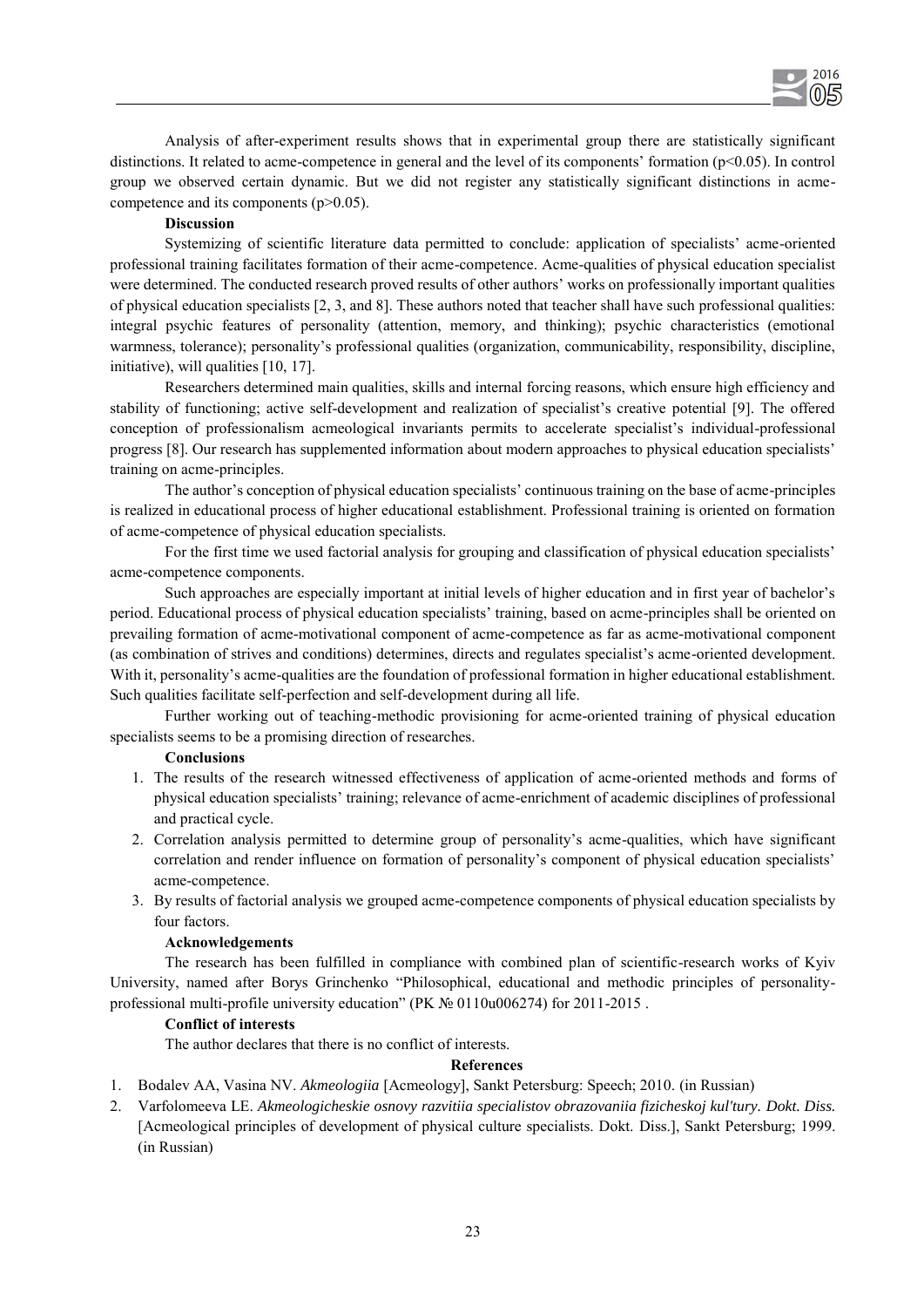

medical-biological problems of physical training and sports

- 3. Gladkova VM, Pozhars'kij SD. *Osnovi akmeologii* [Principles of acmeology], Livv: New world; 2000. (in Ukrainian)
- 4. Dereka TG. *Neperervna profesijna pidgotovka fakhivciv fizichnogo vikhovannia* [Continuous professional training of physical education specialists], Kiev: Edelweiss; 2016. (in Ukrainian)
- 5. Dereka TG. Akmeologichni zasadi neperervnoi profesijnoi pidgotovki fakhivciv fizichnogo vikhovannia [Acmeological principles of continuous professional training of physical education specialists], *Pedagogichni nauki: teoriia, istoriia, innovacijni tekhnologii,* 2015;7:31-38. (in Ukrainian)
- 6. Dereka TG. Osoblivosti formuvannia kognitivnogo komponenta akmeologichnoi kompetentnosti fakhivciv fizichnogo vikhovannia [Formation of cognitive component of acmeological competence of physical education specialists], *Sciences of the Europe*, 2016;1(1):11-13. (in Ukrainian)
- 7. Dereka TG. Formuvannia diial'nisnogo komponenta akmeologichnoi kompetentnosti fakhivciv fizichnogo vikhovannia [Formation of activities' component of physical education specialists' acmeological competence]. *East European Scientific Journal,* 2016;3(7):26-29. (in Ukrainian)
- 8. Derkach AA. *Akmeologicheskie osnovy razvitiia professionalizma* [Acmeological principles of professionalism's development], Moscow; 2004. (in Russian)
- 9. Kuz'mina NV. *Akmeologicheskaia teoriia povysheniia kachestva podgotovki specialistov obrazovaniia* [Acmeological theory of increasing efficiency of education specialists' training], Moscow: ICPKPS; 2001. (in Russian)
- 10. Dereka T. The building personal component in the structure of physical education specialists' acmeological competence. *The advanced science journal*, 2016;2:59-62.
- 11. Dyba T. Historical and pedagogical analysis of acmeology development. *European applied sciences*, 2015;4:28- 31.
- 12. Dyba T. Professional training of specialists of physical training on the competence base. *The advanced science journal*, 2015;5:99-102.
- 13. Grabowski H. *Uwagi krytyczne o wychowaniu fizycznym i ksztalceniu nauczycieli* [Critical notes on physical education and training of teachers], Krakow: Impuls; 2004. (in Polish)
- 14. Arkes HR, Garske YP. *Psychological Theories of Motivation*. Monterey; 1982. (in Polish)
- 15. Quennerstedt M, Larsson H. Learning movement cultures in physical education practice. *Sport, Education and Society*, 2015;20(5):565–572. doi:10.1080/13573322.2014.994490
- 16. Rychen DC. Key Competencies for Successful Life and Well-Functioning Society. OECD: Hogrefe and Huber; 2003.
- 17. White RW. Personality psychologist. *Harvard Gazette*. 2001;1:1-2.
- 18. Wuest DA, Bucher ChA. *Foundations of Physical Education, Exercise Science and Sport*. St. Louis: Mosby: YearBook Inc.; 2003.